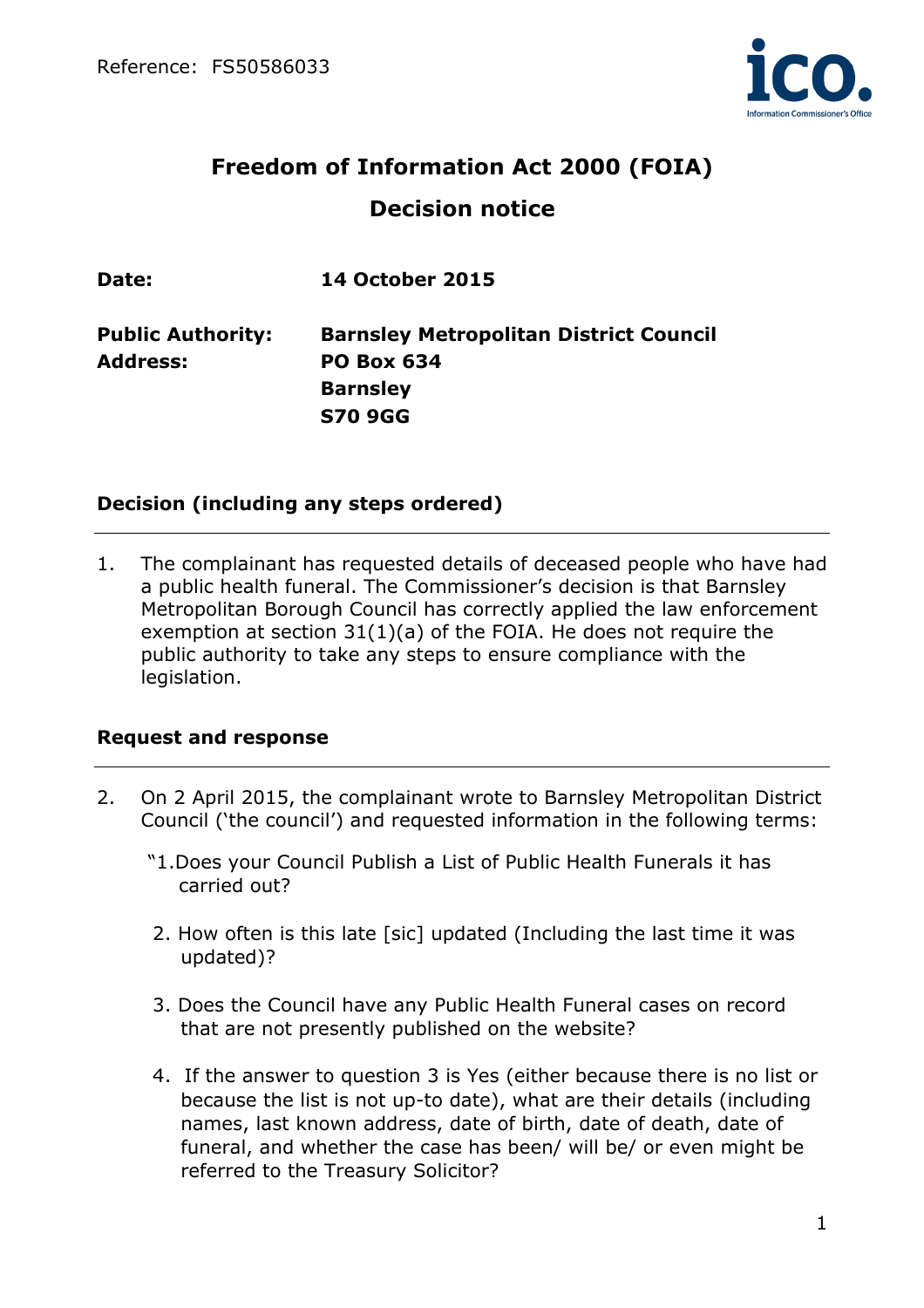

- 5. Has the Council given any of this information away to another individual or organisation (either formally through an FOI request or informally through other communications?
- 6. Have you been approached by any research or probate firms for this information, if so which ones?
- 7. What is the name, email and telephone number of the individual(s) responsible for overseeing public health funerals within the Council?
- 8. What is the name, email and telephone number of the individual(s) responsible for overseeing Treasury Solicitor referrals within the Council?"
- 3. The council responded on 5 May 2015 giving the request the reference of FOIA10287. It answered questions 1-3 and 5-8 but refused to provide the information requested at question 4 citing the exemptions at sections 21 and 31(1) of the FOIA.
- 4. The complainant requested an internal review providing comments on the use of sections 21 and 31(1). The council provided an internal review on 28 May 2015 in which it maintained its original position.

# **Scope of the case**

- 5. The complainant contacted the Commissioner on 17 June 2015 to complain about the way his request for information had been handled. He specifically stated that the council only refused question 4 of his request.
- 6. In its response to the Commissioner's enquiries, the council accepting that it was at fault in claiming section 21 to some elements of question 4 and said that it is claiming section  $31(1)(a)$  to all the withheld information.
- 7. The Commissioner has considered whether the exemption at section 31(1)(a) has been correctly applied to question 4 in this case.
- 8. As the Commissioner has found that section 31(1)(a) has been correctly applied in this case, he does not deem it necessary to consider the application of section 21.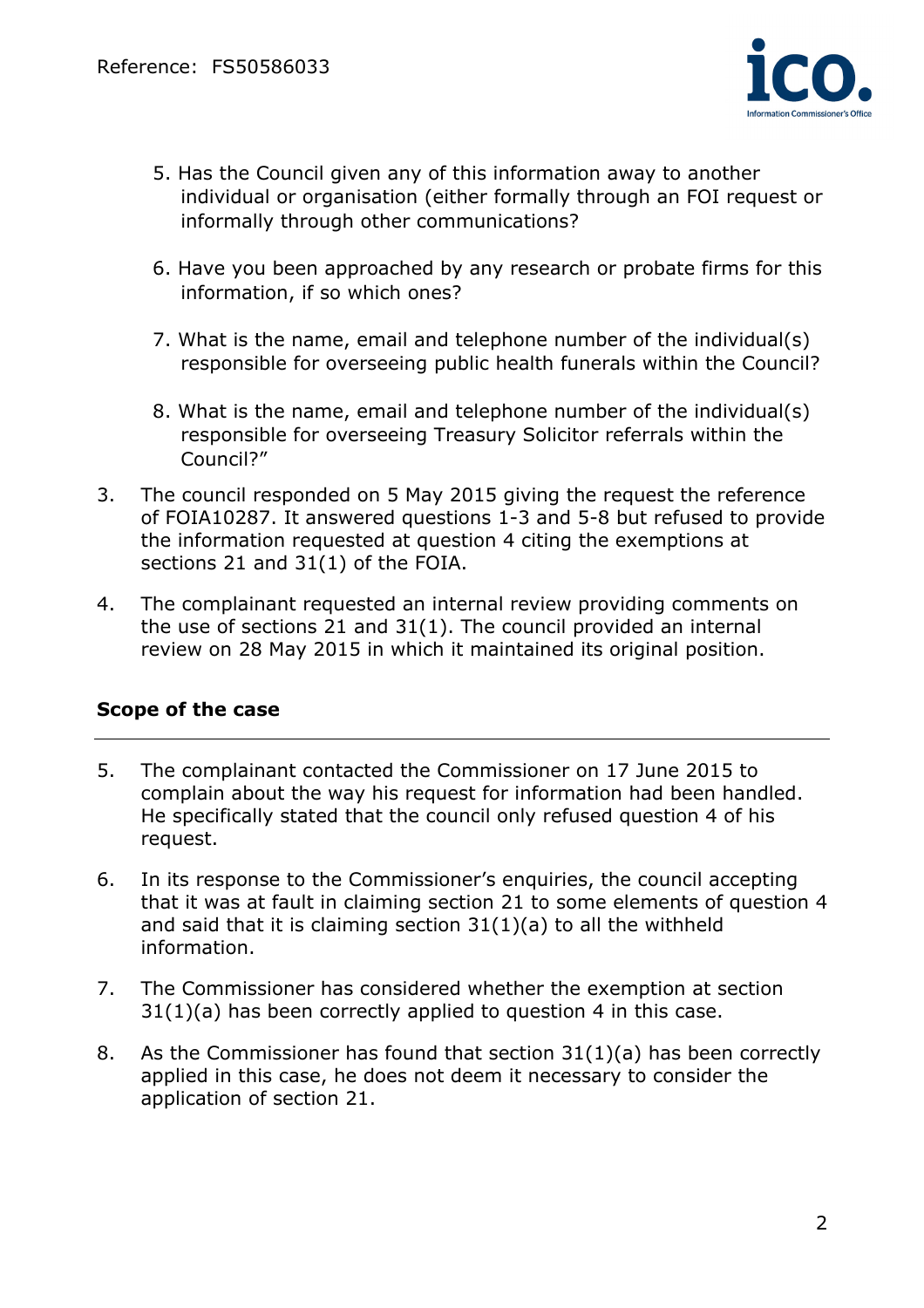

# **Reasons for decision**

9. Section 31(1) states that:

 "Information which is not exempt information by virtue of section 30 [information held for the purposes of investigations and proceedings conducted by public authorities] is exempt information if its disclosure under this Act would, or would be likely to, prejudice-

a) the prevention or detection of crime …"

### **Would disclosure be likely to prejudice the prevention and detection of crime?**

10. In Hogan  $v$  the ICO and Oxford City Council<sup>1</sup> the Information Tribunal stated that:

 "The application of the "prejudice" test should be considered as involving a number of steps. First, there is a need to identify the applicable interest(s) within the relevant exemption…Second, the nature of the 'prejudice' being claimed must be considered…A third step for the decision-making concerns the likelihood of occurrence of the prejudice".

- 11. The relevant applicable interest in this exemption is the prevention or detection of crime and the Commissioner accepts that the arguments made by the council directly address this prejudice.
- 12. When considering the second step as set out in the Hogan case, the Commissioner must be persuaded that the nature of the prejudice is "real, actual or of substance" and not trivial or insignificant. He must also be satisfied that some causal relationship exists between the potential disclosure and the stated prejudice.
- 13. The council said that, in line with a previous decision on a similar case involving Westminster City Council<sup>2</sup>, the nature of the prejudice is that release of the requested personal details of a deceased individual with no known relatives and no will may make the assets of that person

 $1$  Appeal numbers EA/2005/0026 and EA/2005/0030

<sup>&</sup>lt;sup>2</sup> https://ico.org.uk/media/action-weve-taken/decisionnotices/2012/783218/fs\_50454267.pdf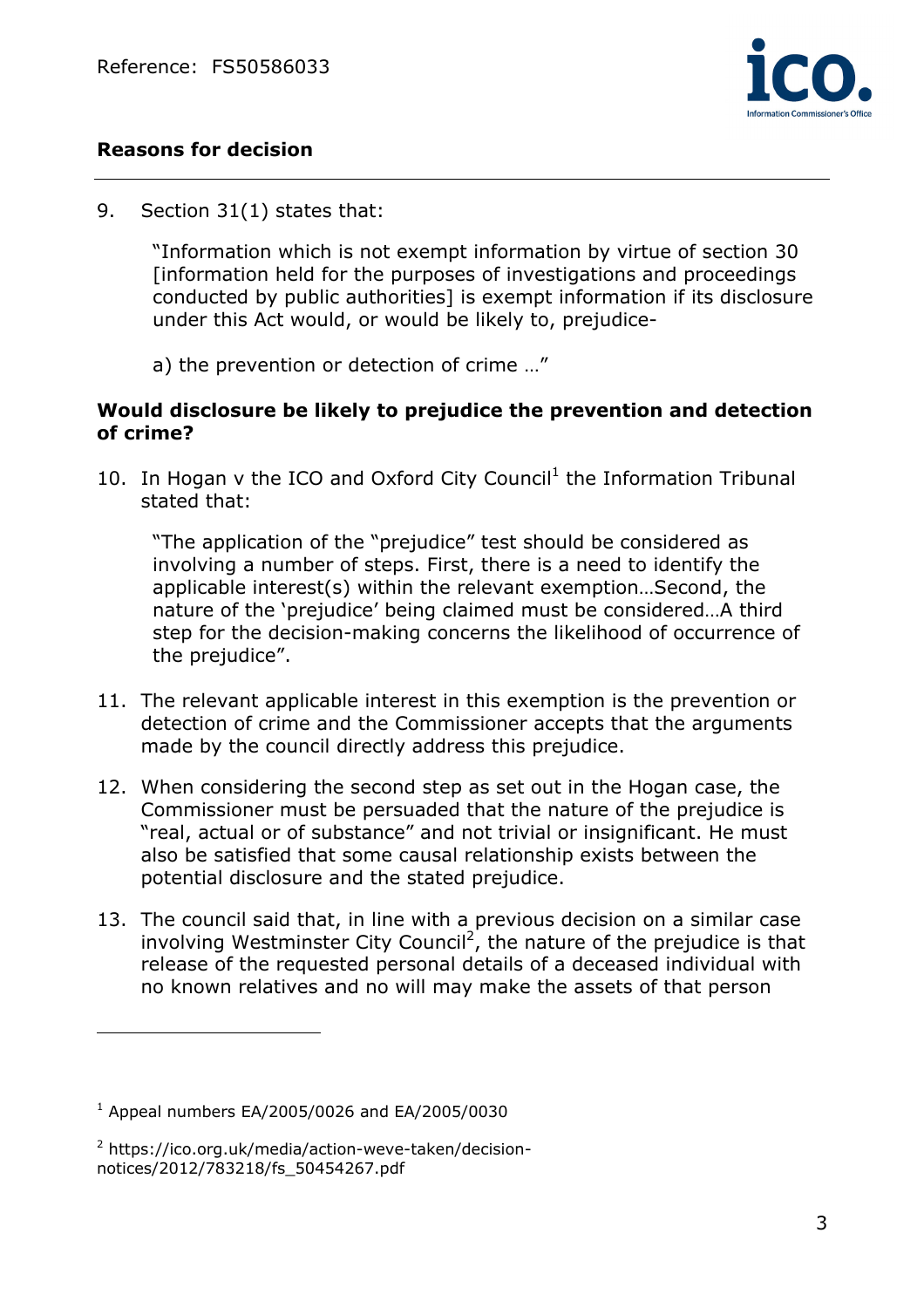

vulnerable. It said that the assets of the deceased need to be secured and disclosure of the information may lead to the commission of offences and cause loss to unsecured estates. It explained that the publication of the last known address may be of an empty property, which might lead to squatting and an increase in the instances of various types of criminal activity directly connected to it; or 'stripping' as in the removal of copper pipes and floor boards. It said that publishing the date of death and the date of the funeral might provide an indication of the window of opportunistic theft of personal effects and property, and that the name of the deceased person, along with their date of birth, might lead to fraud, and specifically identity theft, whilst records are updated and before they can be cross-referenced.

- 14. Turning first to identification of empty properties, the Commissioner and the then Information Tribunal have considered requests for similar information before and the Commissioner believes it appropriate to consider those outcomes as part of this decision.
- 15. The Commissioner has had particular regard to the case of the London Borough of Bexley v Mr Colin P England and the Information Commissioner<sup>3</sup>. In that case, the requester had asked for the addresses of vacant, empty or abandoned properties that had been listed as "long term empty" and "uninhabitable properties". The information had been withheld using the exemption under section  $31(1)(a)$ . In summary, the Tribunal accepted that the second and third tests set out in paragraph 10 of this decision notice were satisfied based on the following facts:
	- The Tribunal accepted evidence that empty properties are associated with criminal activity from organised local gangs. In particular, the Tribunal in paragraph 41 identified occasions of organised "stripping" of empty properties. This was the removal of all things of value (such as pipes and floor boards) leaving an empty and uninhabitable shell property.
	- The Tribunal also accepted evidence that while squatting is not a crime in itself, it is associated with criminal activity. The Tribunal identified a number of instances in the evidence it heard between paragraphs 48 and 57.
	- The Tribunal accepted that the disclosure of the list of properties would be of use to squatters and would be likely to lead to significant harm in the form of criminal activity (paragraph 63).

 $3$  Appeal numbers EA/2006/0060 and 0066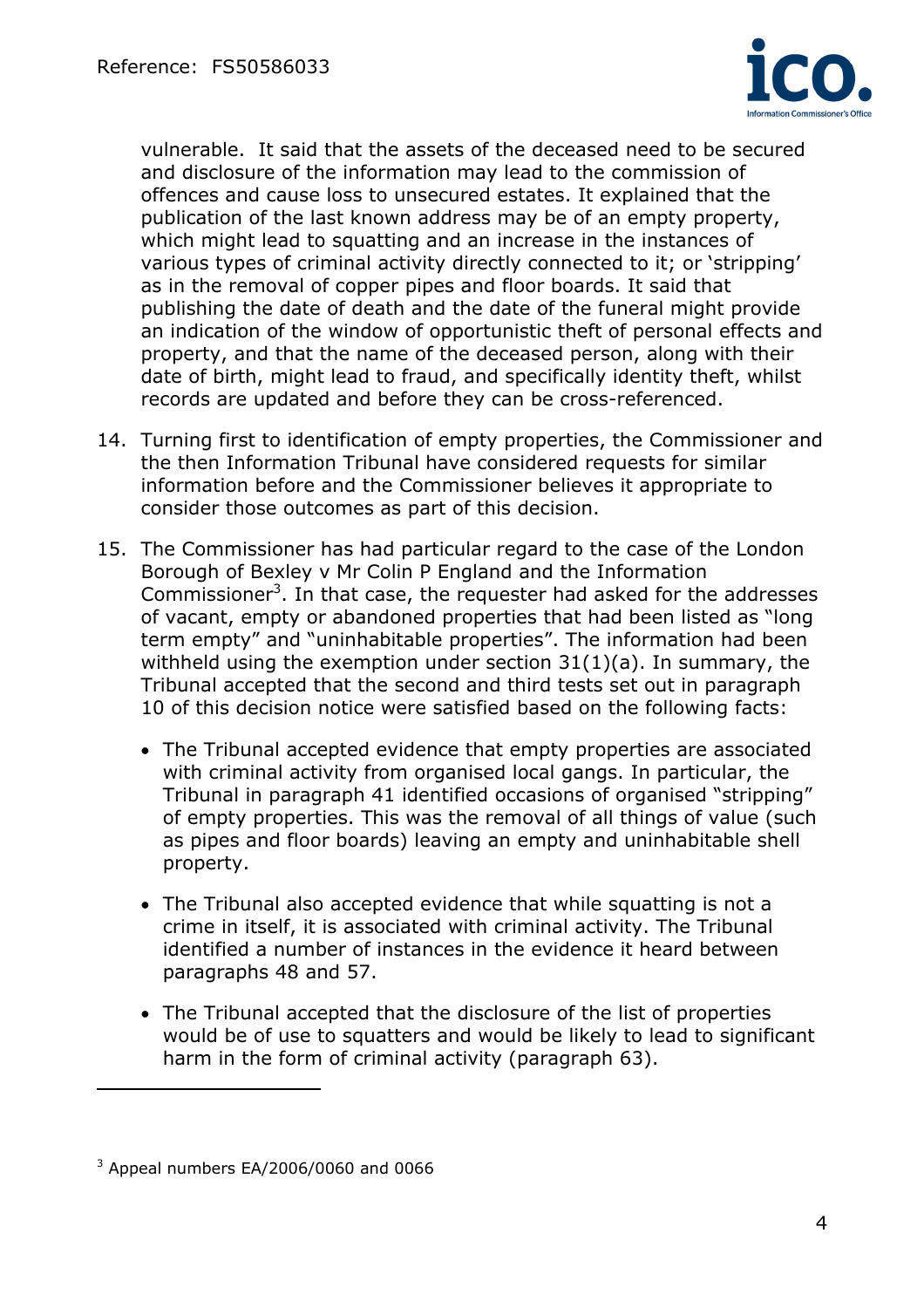

- Based on the evidence it heard, the Tribunal considered that disclosure of the information would be likely to have a significant negative impact on the prevention of crime (paragraph 63).
- 16. Although the Commissioner appreciates the difference in the information requested in the Bexley case and the information in this case, he believes that the prejudice arguments in the Bexley case demonstrate that there would be prejudice to the prevention of crime in this case in those circumstances where disclosure of the addresses of the recently deceased identify a residential property as empty.
- 17. The council did not submit further details in relation to the causal link between disclosure of the requested information and identity theft. However, in line with the aforementioned Westminster case, the Commissioner considers that disclosure of the requested personal details to the world at large could enable a person to use such information to falsely obtain documents such as birth certificates, passports and driving licences which could then be used for the commission of crimes such as driving without insurance, fraudulent credit applications, committing bigamy, tax evasion, money laundering, drug smuggling, terrorism and people trafficking.
- 18. The Commissioner is satisfied that there is causal link between the disclosure of the requested information and a prejudice to the prevention of crime, and that the prejudice is real and of substance in this instance. He therefore finds that the second stage of the test from Hogan is satisfied.
- 19. When considering the third step as set out in Hogan, the Commissioner notes that the council has claimed that the stated prejudice 'would be likely to' occur. The Commissioner considers that this means there must be a "real and significant risk" of prejudice although the risk need not be more probable than not.
- 20. The council said that despite the legacy of industrial decline and the persistence of social disadvantage, Barnsley is safer than the average town of its size and profile. However, it informed the Commissioner that the Crime Survey for England and Wales reports rising numbers of domestic burglaries (923 in the 12 months to September 2014) and criminal damage and arson (2684). It also said that Experian reports that the proportion of third party fraud in Yorkshire and the Humber was 5.77% last year and Cifas, the fraud prevention service, reports identity fraud up by 27% nationally in the first quarter of 2015. It also provided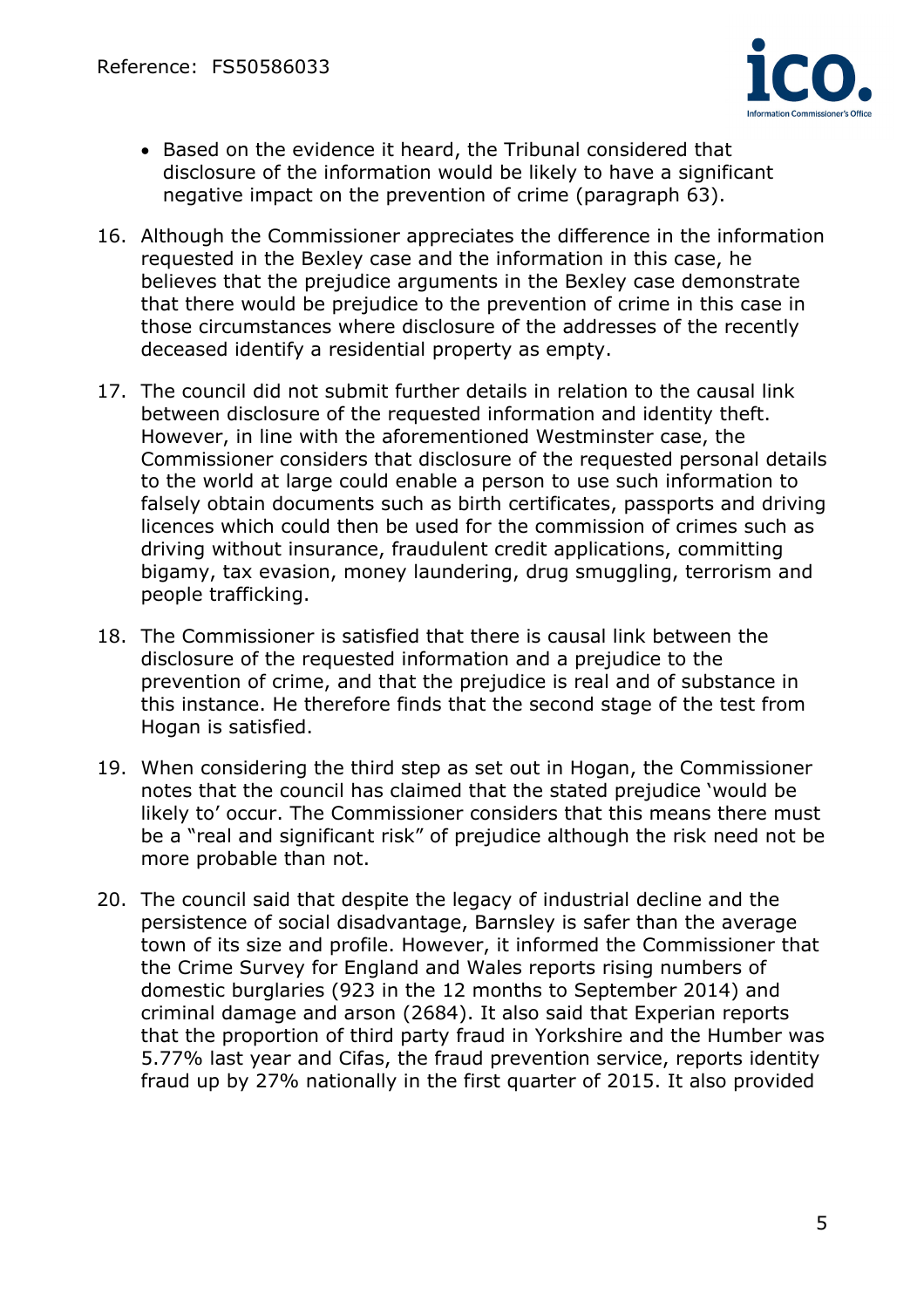$\overline{a}$ 



a link to a media report dated 14 August 2015 stating that thieves had been planning to burgle Cilla Black's home during her funeral<sup>4</sup>.

- 21. The complainant has said all the information needed to commit criminal activity such as theft of an empty property is already in the public domain. He said that anyone could get a list of the recently deceased using death certificates from the General Register Office (these would contain the deceased's name, dates of birth/death, last known address etc) and this could then be cross referenced with information contained on the land registry and the electoral role to ascertain whether the deceased lived alone and then proceed to rob the property.
- 22. He has also said that the British Library publishes and regularly updates a list of all the recently deceased persons in the country, complete with full names, dates of birth/death, locality of death and a reference to order a death certificate. He argued that while these do not detail whether the deceased had a public health funeral it would give a hypothetical member of the public everything they need to target the empty properties of the deceased. He said that, realistically speaking, it would not be difficult for them to work out which ones are empty, simply waiting outside for a period would determine this (although using the land registry and the electoral role could also be a route to work out if the deceased lived alone) and that while it could be argued that this is perhaps a slightly convoluted route to the information, a determined criminal who is interested in targeting empty properties would most likely take it (especially as the information is free from the British library and available for a small fee from the General Register Office). He said that probate companies use this method all the time in their research so it's a widely used channel.
- 23. The complainant's argument is that because most of the information is already publicly available it is substantially more difficult to engage section 31. He believes that there is minimal, if any, increased risk in disclosing this information through the FOIA as all the data which might lead to the kind of crime being suggesting is already in the public domain.
- 24. The Commissioner has considered the complainant's argument. However, he notes that the information which is already publicly available does not detail whether the deceased had a public health funeral which is the core of the request in this case. He has taken into

<sup>4</sup> http://www.theguardian.com/tv-and-radio/2015/aug/14/cilla-black-home-target-funeralburglary-plot-publicist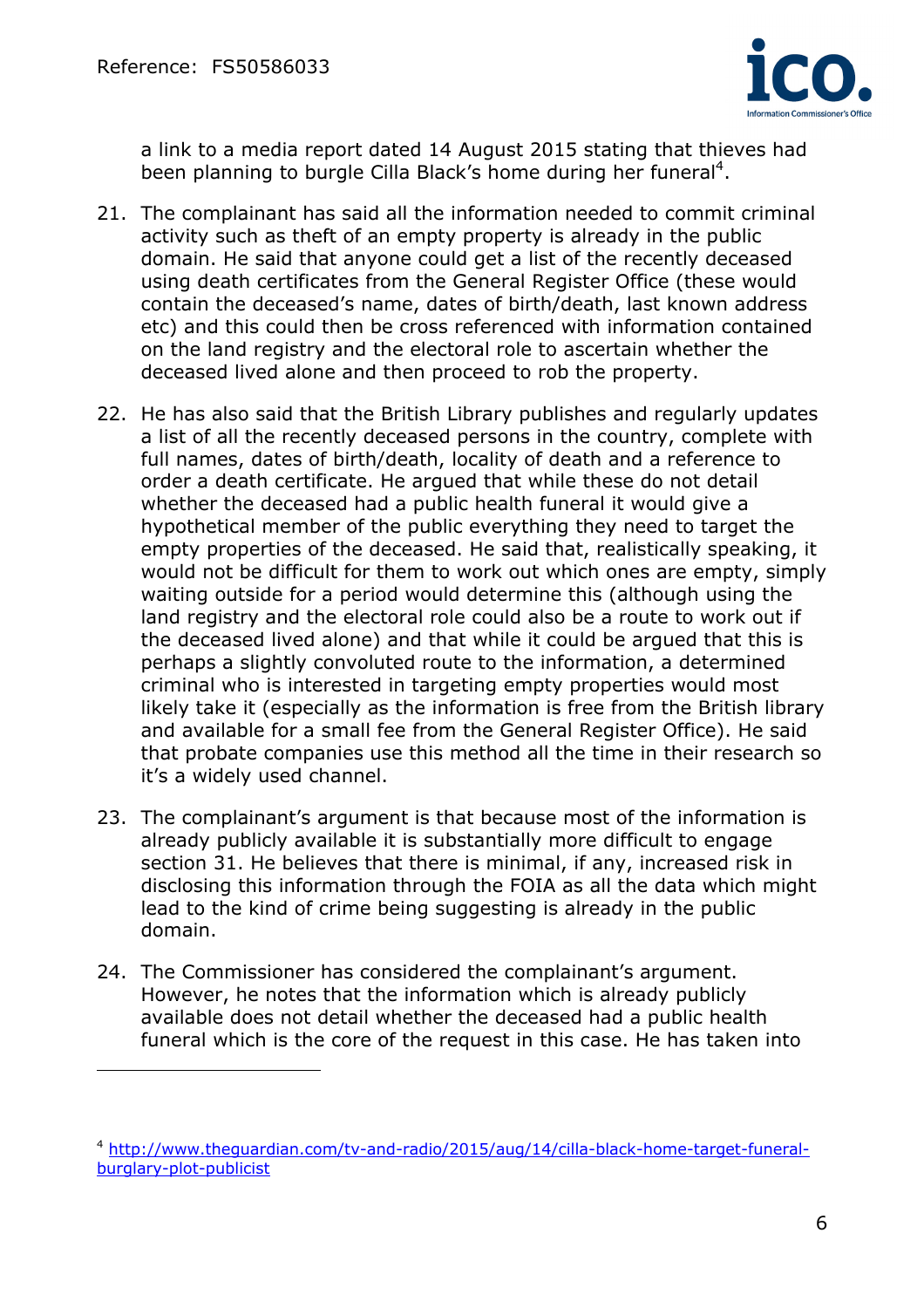

consideration his own quidance on 'Information in the public domain'<sup>5</sup> and believes that disclosure in response to this request would provide ready-collated information in a more easily useable form than obtaining information from the British Library or General Register Office and then taking time consuming steps to work out which properties are empty. He therefore considers that disclosure in response to this request would increase the risk of prejudice occurring over and above the current risk from publicly available information.

- 25. The complainant has also argued that in the Bexley case the existence of local organised gangs was taken into account, as was the exceptionally high crime rate of Westminster Borough in the Westminster case. He has said that the council in this case has not mentioned the existence of any such gangs and that local crime stats<sup>6</sup> show that overall levels of crime in Barnsley are substantially lower than those of Westminster, and most of it would not even be vaguely linked to the information requested. He has submitted that given this, and given that hundreds of other councils do disclose their details on public health funerals (some of which report higher crime stats) the council's stance in this case seem a bit trivial.
- 26. The Commissioner has considered the evidence the council provided and the complainant's arguments. He believes that the risk of an adverse effect to the prevention of crime is real and significant. He considers that despite the lower levels of crime in Barnsley as opposed to Bexley and Westminster, the chance of prejudice being suffered from disclosure of the requested information is still more than a hypothetical possibility; it is a real and significant risk.
- 27. For the reasons set out above, the Commissioner considers that the council has satisfied all three stages of the prejudice test set out in Hogan and therefore accepts that the exemption at section 31(1)(a) is engaged. He has therefore gone on to consider the application of the public interest test associated with this exemption.

# **The public interest test**

 $\overline{a}$ 

28. As the exemption under section  $31(1)(a)$  is a qualified exemption, it is subject to a public interest test. In accordance with that test, as set out

<sup>&</sup>lt;sup>5</sup> https://ico.org.uk/media/for-organisations/documents/1204/information-in-the-publicdomain-foi-eir-guidance.pdf

<sup>6</sup> http://www.ukcrimestats.com/Subdivisions/MTD/2513/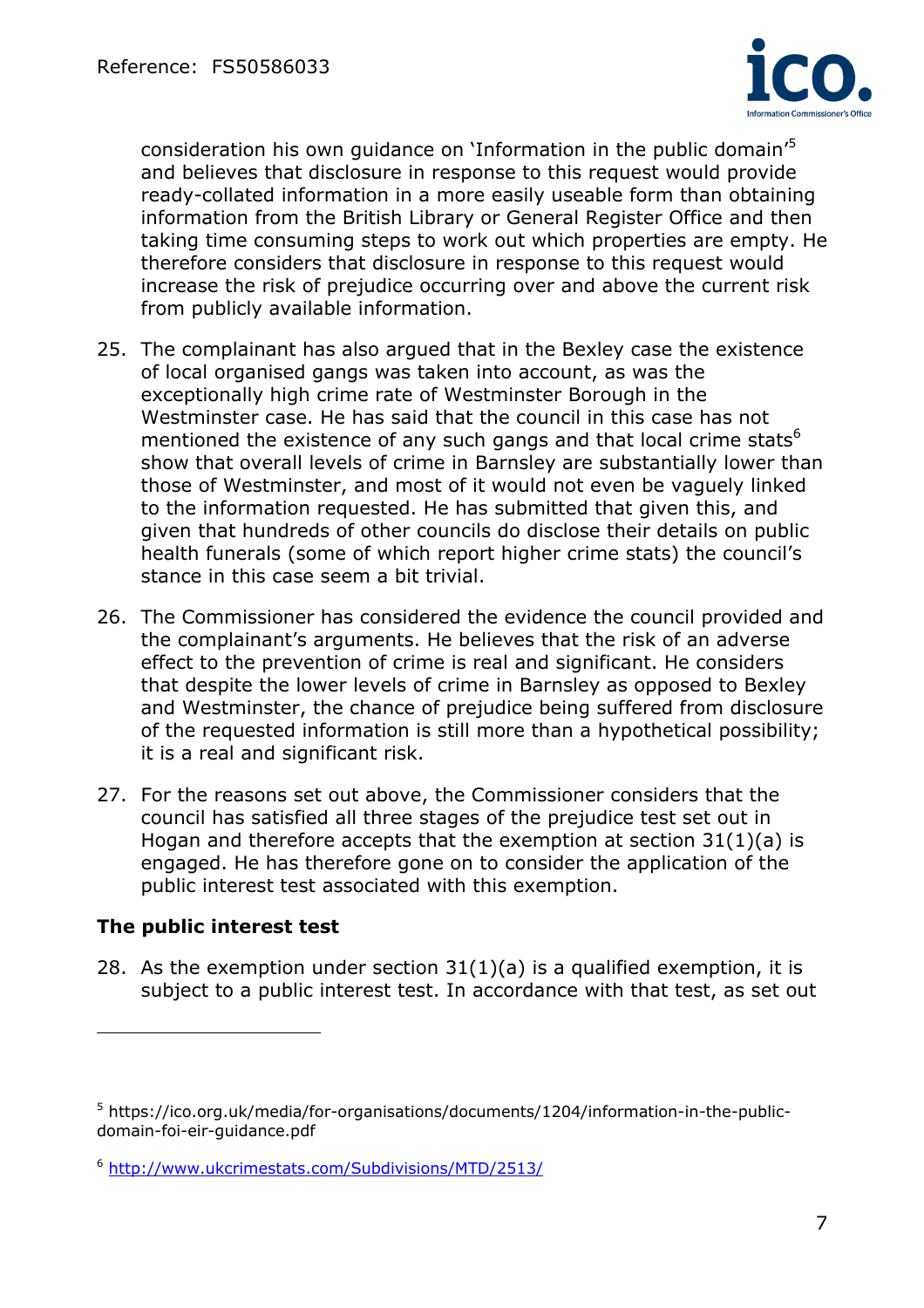

in section 2(2)(b), the Commissioner must consider whether in all the circumstances of the case, the public interest in maintaining the exemption outweighs the public interest in disclosure of the information.

#### **Public interest arguments in favour of disclosing the requested information**

- 29. The council identified the following public interest arguments in favour of disclosure:
	- The council is rightly accountable for its expenditure, and at a time of austerity, there will be interest and scrutiny in relation to all of this expenditure such as the cost of having to arrange these funerals.
	- There is a case that greater transparency enables more people to claim their entitlement from estates.
	- Some of the information is in the public domain and if a person was so minded they could piece together a full picture.
- 30. The complainant submitted the following arguments:
	- Disclosure would add to council transparency and it is public money being spent on such funerals.
	- Disclosure could speed up probate work which, the complainant argues, actually reduces the threat of prejudice to law enforcement as it means the legal owners of the deceased's property are located and can lodge their claim at the earliest possible juncture.
	- Disclosure increases the likelihood of relatives being made aware of deceased's passing.
	- Once found, relatives may pay for the funeral (next of kin are often asked to do so by the council when they are found) thus saving public money.
	- Speeding up the probate process will save both the local authority and the Government Legal Department (if there is an estate to refer) time and research in finding a next of kin which in turn would save public funds.
- 31. The Commissioner considers that the 'default setting' of the FOIA is in favour of disclosure. This is based on the underlying assumption that disclosure of information held by public authorities is in itself of value because it promotes better government through transparency,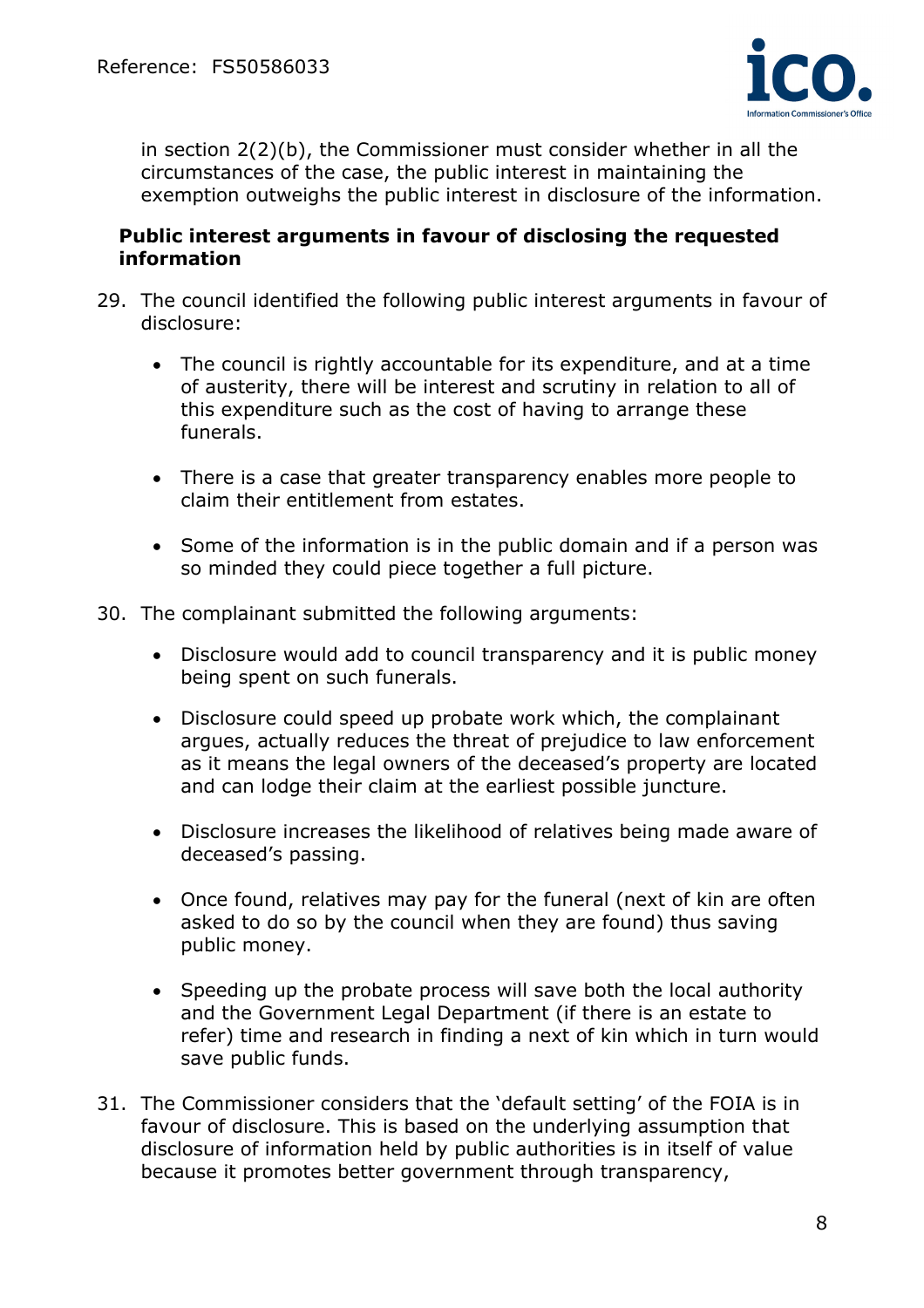

accountability, public debate, better public understanding of decisions and informed and meaningful participation of the public in the democratic process.

### **Public interest arguments in favour of maintaining the exemption**

- 32. The council identified the following public interest arguments in favour of maintaining the exemption:
	- It has to be mindful of not increasing burdens on the public purse should information about the properties lead to theft or vandalism. It quoted the Upper Tribunal Judge Edwards as saying:

 "Preventing crime prevents the criminal acts themselves and the consequences that accompany of follow them. These factors have to be taken into account as part of the assessment of the public interest. The consequences of a crime may be financial or social. They may be direct or indirect. Just to take criminal damage, there are the costs of security measures, the cost of repairs, increased insurance premiums for the area and an impact on the local property values. There is no justification for taking account of only some of these financial consequences. There is no difference in principle between the costs that are carried by private individuals, by the public purse or spread through insurance premiums. Nor is there a difference in principle between the cost of repairing the damage and the cost of evicting someone who caused the damage in order to gain entry and possession. And there is no justification for severing financial costs from social costs….Criminal damage and its consequences can reduce the quality of life in a neighbourhood. There is a psychological element involved, which may not be rational. People may feel more vulnerable or threatened than they really are. But the impact is none the less real for that. $\mathbf{r}^7$ 

• From its research it can only find that East Cambridgeshire District Council publishes all the information that the complainant has requested.<sup>8</sup>

<sup>&</sup>lt;sup>7</sup> Yiannis Voyias v Information Commissioner and the London Borough of Camden (EA/2011/0007 22 January 2013). http://www.informationtribunal.gov.uk/DBFiles/Decision/i942/EA-2011-0007\_2013-01- 22.pdf

<sup>&</sup>lt;sup>8</sup> Open Data: Public health funerals since January 2013. http://www.eastcambs.gov.uk/notices/open-data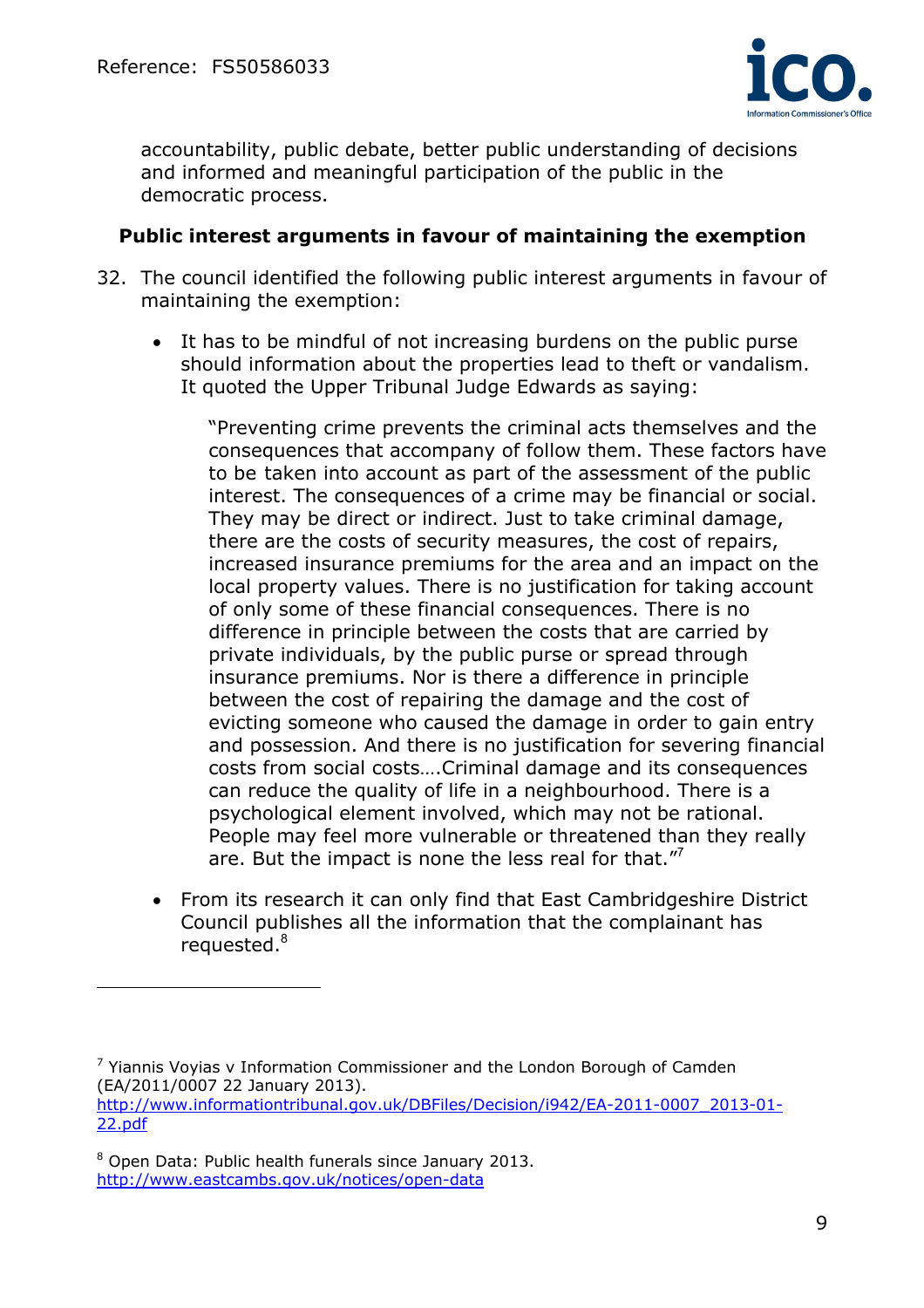

- It considers that there may be a stigma attaching to public health funerals. The lead academic researcher in this field has said: "In the past it was about respectability, for a working family that was the worst thing that could happen that you couldn't afford to pay for someone's funeral."<sup>9</sup> The term is relatively recent and replaces the previous reference to "pauper" or "welfare" funerals.
- It owes the equivalent of a duty of confidence to a deceased person. There may be no next of kin, but there might be neighbours, friends or acquaintances, and these are sensitive circumstances that should be managed with dignity and the minimum of distress to any party.
- The Local Government Association has reported an increase in the number of family or friends unable or unwilling to contribute to the costs of a funeral, and therefore availing themselves of the council's duty under Public Health (Control of Disease) Act 1984, when anyone in the area passes away outside of a hospital and there is no one else willing or able to pay, the local authority for that area must make the necessary arrangements for a public health funeral.<sup>10</sup> This may be a consequence of austerity, but whatever the circumstance, the council does not believe that the publication of this information, except potentially in some anonymised and summarised annual form, is in the wider public interest.
- 33. The Commissioner considers that there is a strong public interest inherent in section  $31(1)(a)$ , which in this case is avoiding prejudice to crime prevention.
- 34. He also considers that there is a strong public interest in preventing the impact of crime on individuals, for example, relatives of a deceased person who are financially affected if an estate which has been stolen from or who would suffer damage and distress as a result of fraud being committed using the deceased's details.
- 35. In addition to the above, the Commissioner recognises that there is public interest in reducing the impact of crime on the public purse and in

<sup>&</sup>lt;sup>9</sup> Bingam, J. (2014) Paupers' funerals making comeback as families exploit loophole to save funeral costs. *The Telegraph,* 21 January. http://www.telegraph.co.uk/news/uknews/10584884/Paupers-funerals-making-comeback-

as-families-exploit-loophole-to-save-funeral-costs.html

 $10$  Local Government Association, Public Health Funerals Final Report October 2011. http://www.local.gov.uk/c/document\_library/get\_file?uuid=59d4ed48-08a5-4f9b-80c3- 00ce5fcd341b&groupId=10180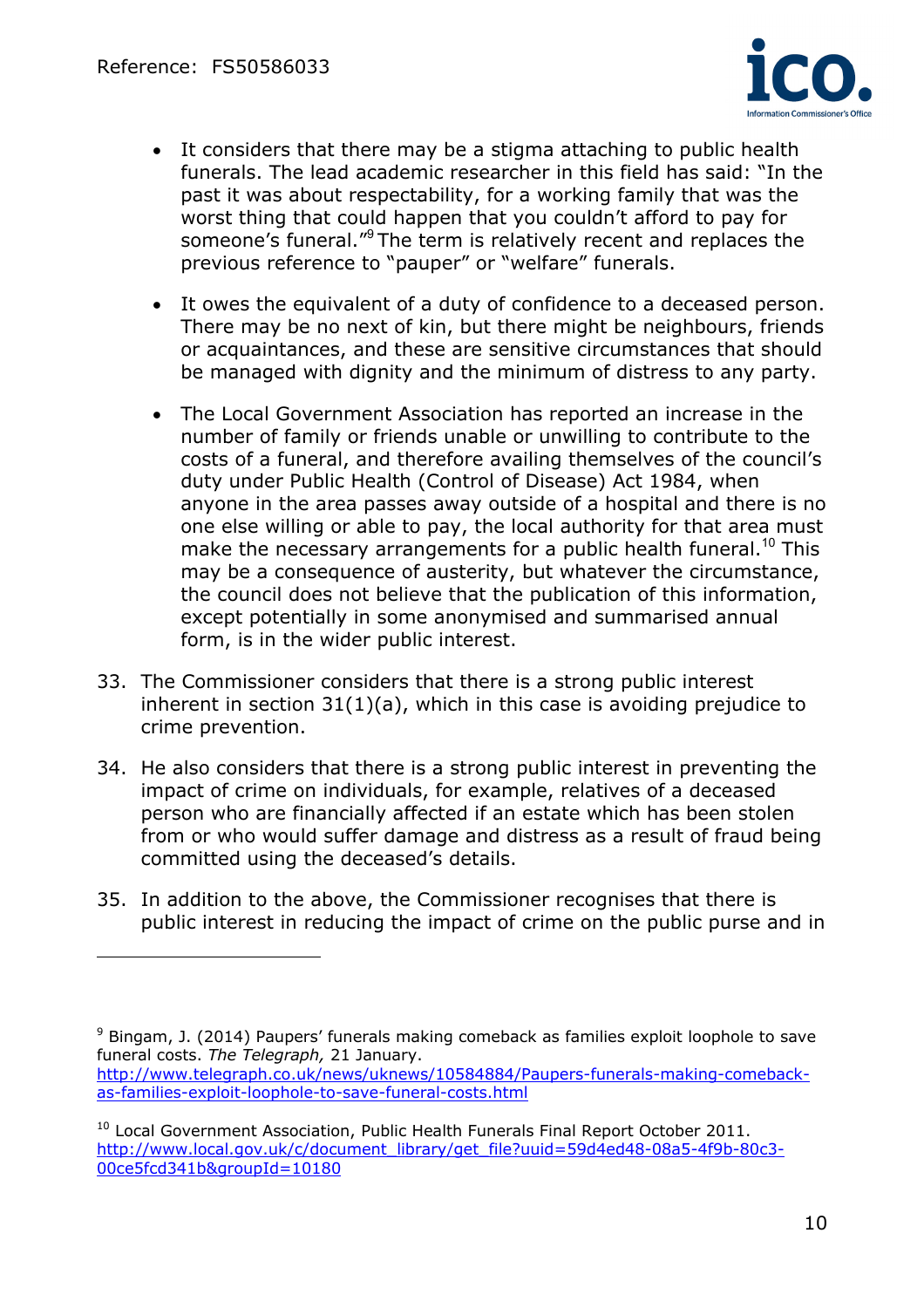$\overline{a}$ 



protecting the availability of public resources, such as the police, which would otherwise be utilised in the in the handling of burglary and identify fraud cases.

### **Balance of the public interest arguments**

- 36. As stated above, the Commissioner recognises that there is always some public interest in the disclosure of information. He also recognises that there is interest to certain members of the public who may have an entitlement to the estate of a particular deceased person's estate, and/or organisations enabling individuals to exercise that entitlement. However, he has not given this argument significant weight as there are other mechanisms in place for the administration of estates of persons who die intestate and without a known kin, such as the Bona Vacantia Division of the Government Legal Department. He notes that the routine publishing of estates that have been referred to the Bona Vacantia division has enabled more people to claim their entitlement from  $estates<sup>11</sup>$ .
- 37. The Commissioner has not placed weight on the council's arguments that there may be a stigma attaching to public health funerals and that it owes the equivalent of a duty of confidence to a deceased person. This is because arguments in favour of maintaining an exemption must be must be relevant to the specific exemption.
- 38. However, in favour of maintaining the exemption, the Commissioner recognises that there is an inherently strong public interest in avoiding likely prejudice to the prevention of crime. The crime in this case would be likely to include a diverse range from anti-social behaviour, criminal damage, arson, organised groups stripping empty properties to identity fraud and the crimes that can be committed using false documents. The Commissioner accepts that tackling issues like these would involve significant public expense and believes it is in the public interest to protect property and to ensure that public resources are used efficiently. He also accepts that there is a strong public interest in avoiding personal distress to the direct victims of the crime and, in the case of crime related to empty properties, to those in the wider neighbourhood who may be affected.
- 39. Taking all of the above into consideration, the Commissioner decision is that the public interest in avoiding prejudice to the prevention of crime

<sup>11</sup> https://www.gov.uk/government/news/transparency-transforms-total-estates-claimed-byrelatives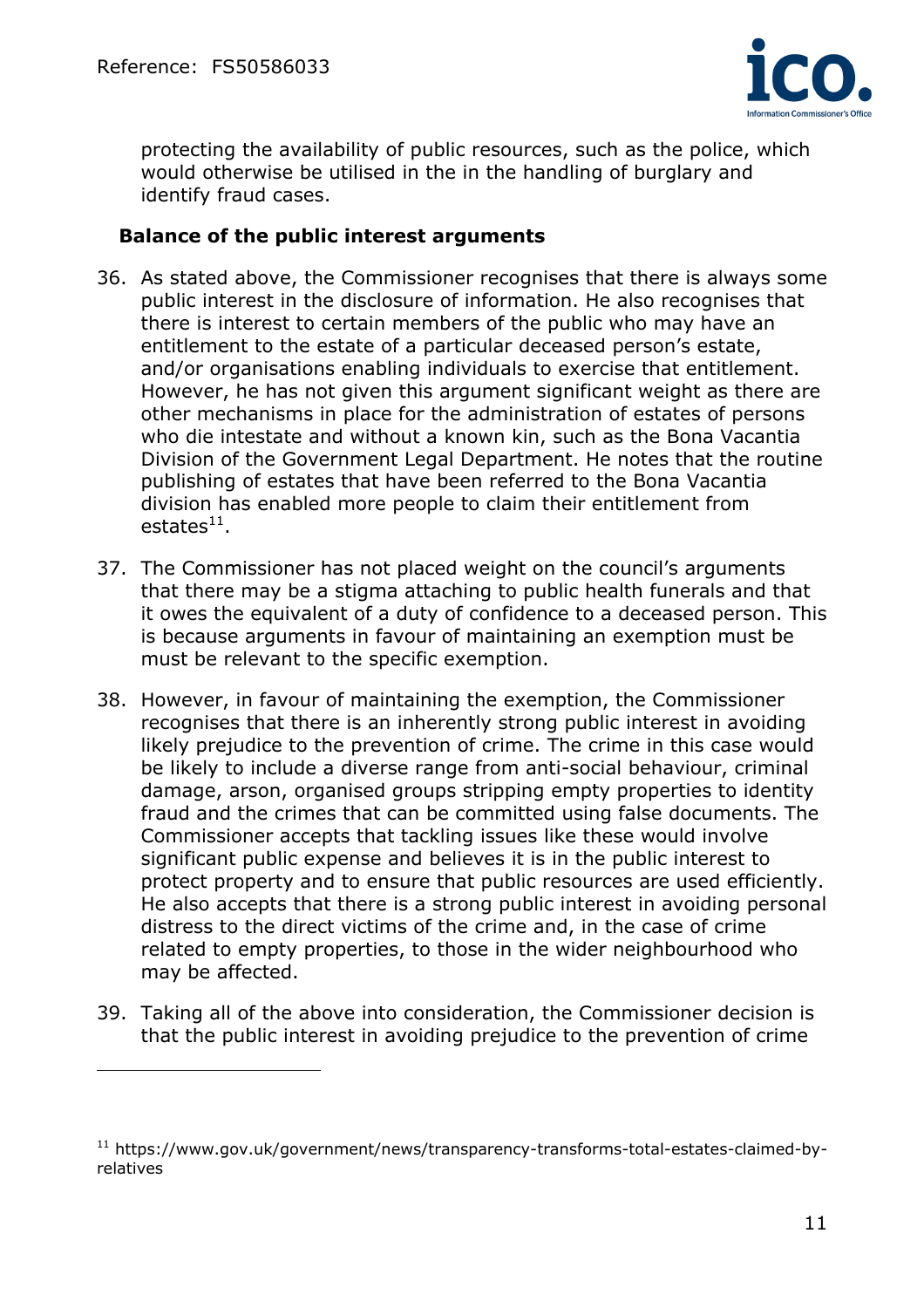

outweighs the public interest in disclosure in all the circumstances of this case.